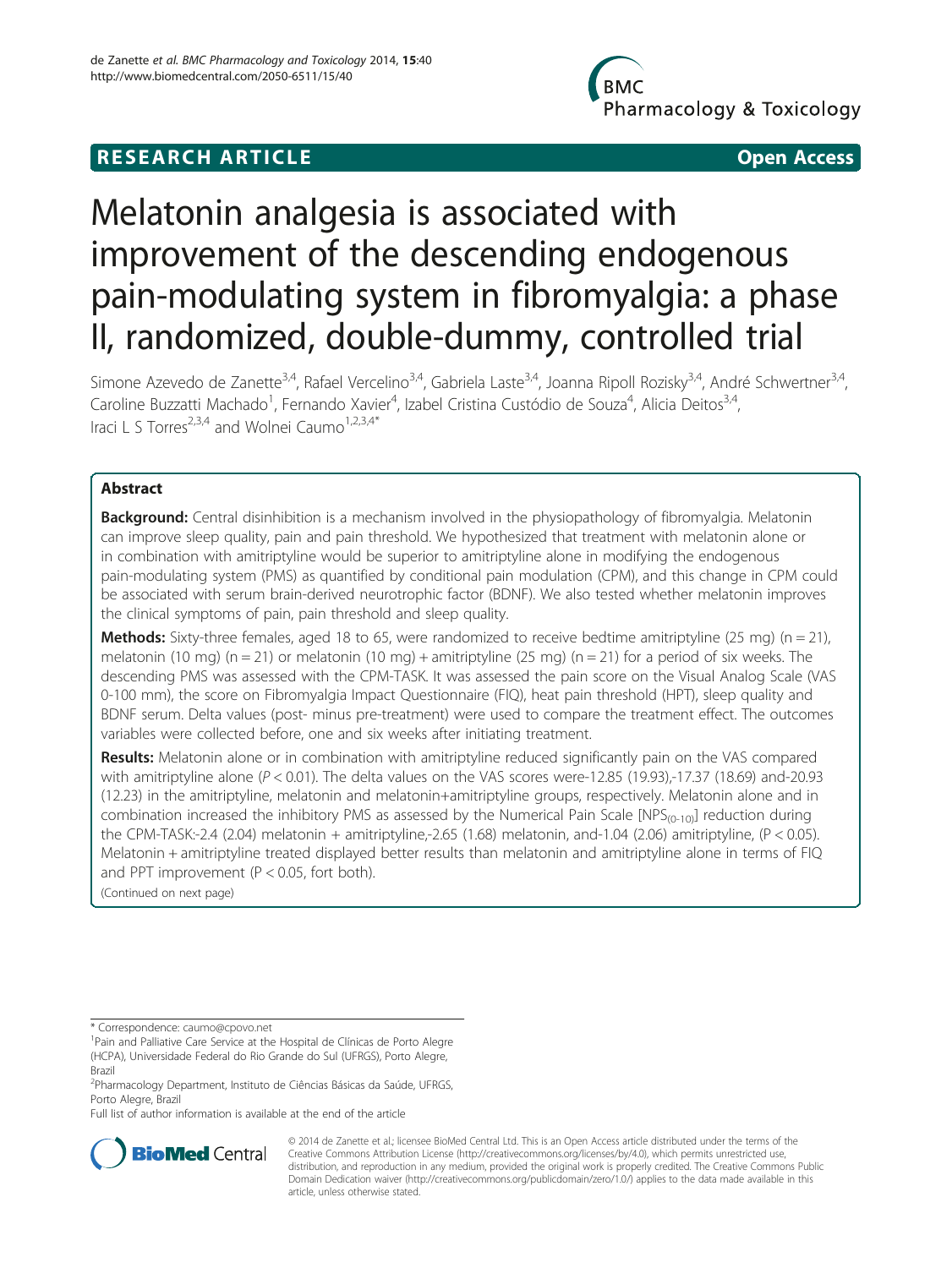#### (Continued from previous page)

Conclusion: Melatonin increased the inhibitory endogenous pain-modulating system as assessed by the reduction on NPS<sub>(0-10)</sub> during the CPM-TASK. Melatonin alone or associated with amitriptyline was better than amitriptyline alone in improving pain on the VAS, whereas its association with amitriptyline produced only marginal additional clinical effects on FIQ and PPT.

Trial registration: Current controlled trail is registered at clinical trials.gov upon under number [NCT02041455](http://www.clinicaltrials.gov/show/NCT02041455). Registered January 16, 2014.

Keywords: Melatonin, Amitriptyline, CPM, BDNF, Clinical trial

#### Background

Fibromyalgia (FM) is a syndrome characterized by chronic widespread musculoskeletal pain, hyperalgesia, allodynia, stiffness of the body, fatigue, sleep disorders, circadian rhythm disturbances, anxiety, depression and, commonly, a high level of catastrophizing related to pain [\[1,2](#page-12-0)]. A previous study demonstrated that patients with fibromyalgia have low melatonin secretion, which could explain the lack of restorative sleep [\[3](#page-12-0)], which is a predisposing factor in trigger point formation [[4](#page-12-0)] and dysfunction of pain modulation mechanisms [\[3](#page-12-0)]. Melatonin can block the cycle of impaired sleep at night, fatigue during the day [[5-7\]](#page-12-0), and can induce circadian rhythm synchronization [[8\]](#page-12-0). In addition, melatonin administration in mice has antidepressant effects [[9\]](#page-12-0) and, in humans, anxiolytic properties [[10](#page-12-0)].

Melatonin's effect on pain has been demonstrated in animals for inflammatory [\[8\]](#page-12-0) and neuropathic pain [[11](#page-12-0)-[13](#page-12-0)], as well in acute [[10,14\]](#page-12-0) and chronic pain in humans [[15,16](#page-12-0)]. In addition, there is some clinical evidence of melatonin's effect on FM [[5,6](#page-12-0)]. However, the various study results are not consistent, possibly because the dose used has been low (3-5 mg). In regard to the melatonin dose for pain, a recent randomized clinical trial (RCT) indicated that 10 mg at bedtime produced a large size effect for chronic pelvic pain [\[16\]](#page-12-0). In addition, melatonin reduced the BDNF serum level in patients with chronic pelvic pain induced by endometriosis [[16](#page-12-0)].

Pain is a dynamic phenomenon resulting from the activity of both endogenous pain excitatory and inhibitory systems, including inhibitory conditioned pain modulation (ICPM) [[17\]](#page-12-0). The efficacy of ICPM in FM has been related to sleep quality [\[18\]](#page-12-0). This relationship is supported on neurobiological grounds by common neurotransmitters involved in both sleep and ICPM, including noradrenalin (NA), serotonin (5-HT) and dopamine (DA) [[19](#page-12-0)-[22](#page-12-0)]. Thus, it is important to investigate the therapeutic effect of drugs such as melatonin that present multifaceted mechanisms that may interfere in the peripheral and central pain mechanisms. The rationale that supports this hypothesis consists of evidence that, in long-term chronic pain situations, there is a loss of inhibitory system function, as demonstrated in FM by the pain threshold and conditioned pain modulation (CPM) [\[23\]](#page-12-0). Accordingly, in a recent study, we demonstrated that long-term musculoskeletal pain occurs with excessive cortical facilitation (a lack of inhibition), which is associated with lower pain threshold and higher levels of catastrophizing thinking related to pain [\[24](#page-12-0)]. In addition, numerous pre-clinical studies have demonstrated that ICPM depends on the recruitment of endogenous opioids in the periaqueductal gray, which trigger the release of 5-HT from neurons localized in the raphe nuclei (medulla), which, in turn, dampens nociceptive afferents at the dorsal horn of the spinal cord [\[25\]](#page-12-0). Noradrenergic projections from the locus coeruleus produce similar effects [\[25](#page-12-0)]. Together, this evidence justifies assessing the effect of melatonin in the descending modulatory pain systems, alone or combined with classic therapeutic agents such as amitriptyline, as it has been demonstrated that melatonin increases the pain threshold in healthy subjects [\[26\]](#page-12-0), improves sleep quality [[15](#page-12-0)] and modulates systems involved in pain, such as the GABAergic and opioidergic systems [\[12,27,28\]](#page-12-0).

Taking all of this information into account, we hypothesized that melatonin treatment alone or in combination with amitriptyline is better than amitriptyline alone at modifying the endogenous pain-modulating system. Thus, to prove our hypothesis, in this study, we quantified the conditioned pain modulation (CPM)-TASK, as well BDNF serum levels in FM patients who received melatonin treatment alone or in combination with amitriptyline. We also tested whether melatonin improved clinical symptoms such as pain, pain threshold (PPT) and sleep quality related to fibromyalgia.

#### Methods

The Methods and [Results](#page-5-0) sections are reported according to the CONSORT guidelines [\[29](#page-12-0)]. Figure [1](#page-2-0) shows the flow chart of the study.

#### Design overview, setting, and participants

All patients provided written informed consent before participating in this randomized, double-blind, doubledummy, three-group parallel, clinical trial, which was approved by the Research Ethics Committee at the Hospital de Clínicas de Porto Alegre (HCPA) (Institutional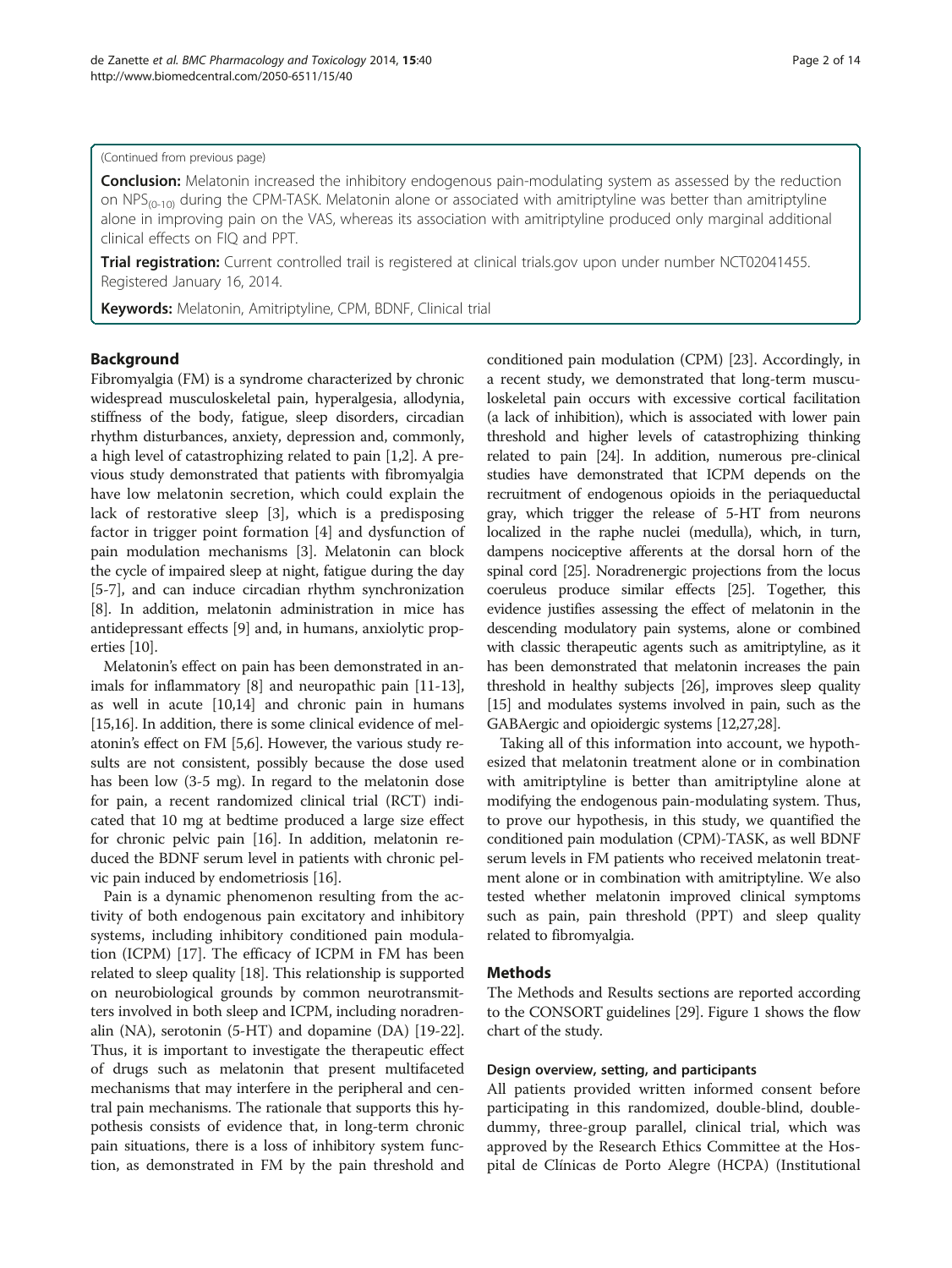<span id="page-2-0"></span>

Review Board IRB 0000921) in accordance with the Declaration of Helsinki (Resolution 196/96 of the National Health Council). We included 63 adult patients aged 18 years-old or older from among the pain and physiatrist clinical outpatients of the HCPA and via newspaper publicity. Patients with FM were enrolled according to American College of Rheumatology criteria [\[30\]](#page-12-0). To be eligible, patients had to be refractory to their current treatment. Patients were required to have a score of at least 50 mm on the 0-100 mm visual analogue scale (VAS, which 0 means "no pain" and 100 means "worst possible pain") [[31](#page-12-0)] during the baseline week preceding randomization and to have completed at least four pain diaries out of seven. Patients were allowed to remain on analgesic medications, including drugs for which they were refractory, and these medications could not be adjusted during the study. At screening, all patients underwent physical examination by a pain specialist and a psychiatric interview with a psychiatrist. Patients could enroll with or without a history of major depressive

disorder; however, it could not be the main reason for their functional impairment or study enrollment. Subjects were recruited solely for fibromyalgia pain. Patients were excluded if evidence was found of inflammatory rheumatic disease, autoimmune disease or other painful disorders that might confound the assessment of fibromyalgia pain or a history of substance abuse. Patients who were pregnant, breast-feeding or had a history of neurologic or oncologic disease, ischemic heart disease, kidney or hepatic insufficiency were also excluded.

#### Sample size justification

The number of patients in each study group was deter-mined by previous clinical trials [\[32](#page-12-0)]. An *a priori* estimate indicated that a total sample size of 57 patients divided into three balanced treatment groups  $(n = 19)$ was needed to detect a 1.4-cm reduction (average standard deviation 1.2 cm) in pain intensity associated with melatonin or placebo at power and  $\alpha$  levels of 0.8 and 0.01, respectively [\[33\]](#page-12-0); such a reduction would be clinically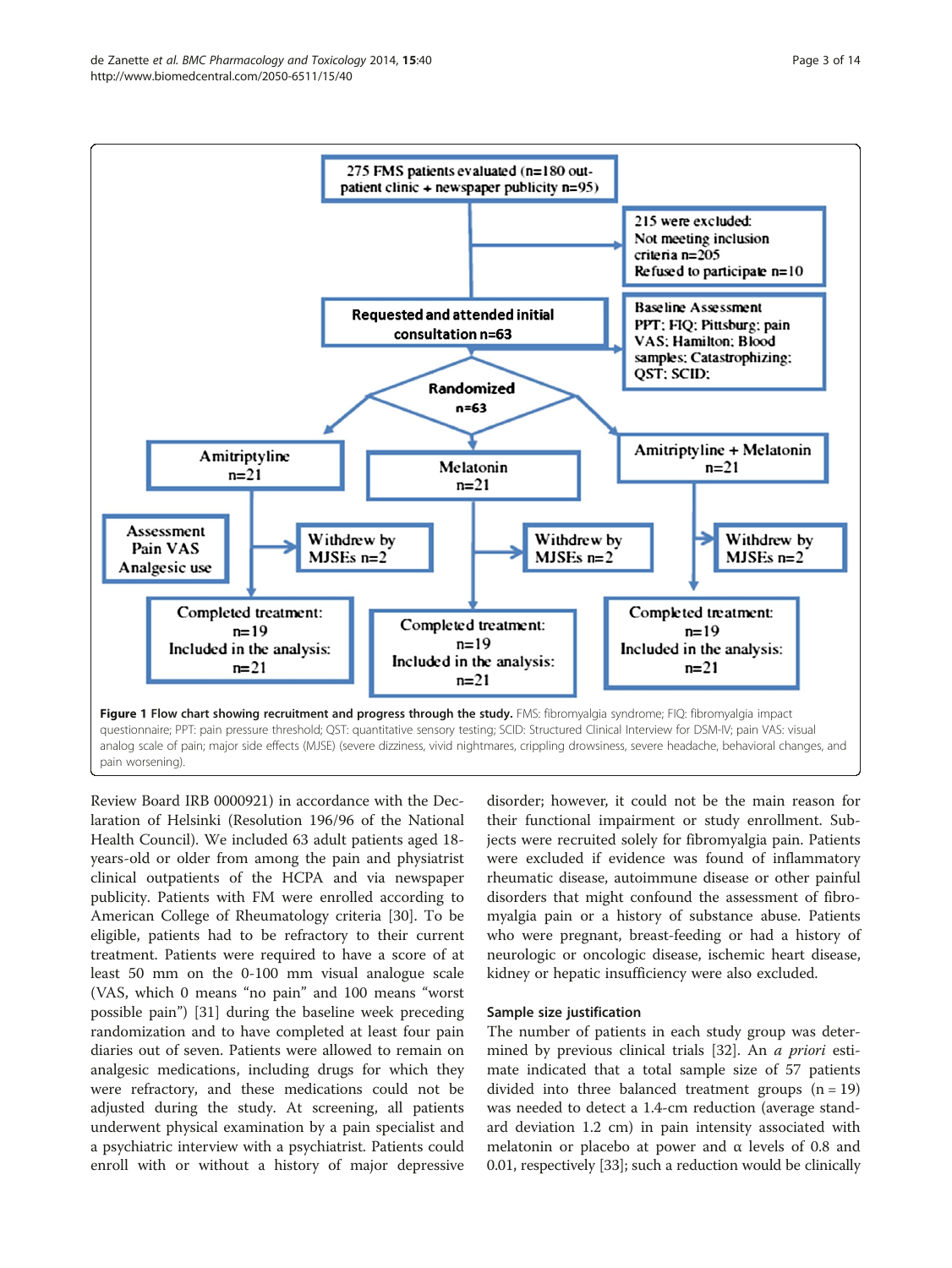relevant and comparable to other pharmacological interventions. To account for multiple outcomes and attrition, we increased the sample size to 21 patients per group. For these calculations, we assumed that this remission was clinically relevant.

# Randomization and masking

The participants were randomized into one of three groups: amitriptyline (+placebo), melatonin (+placebo), and amitriptyline + melatonin. Before the recruitment phase, envelopes containing the protocol materials were prepared. Each envelope was sealed and numbered sequentially and contained an allocated treatment. After the participant consented to participate in the trial, in the sequence, the nurse, who administered the medications, opened the envelope. During the entire protocol timeline, two investigators who were not involved in patient evaluations were responsible for the blinding and randomization procedures. Other individuals who were involved in patient care were unaware of the treatment group to which the patients belonged.

#### Interventions

Over a six-week period (42 days), the following oral medications were taken at bedtime by the three groups: melatonin (10 mg) tablets + placebo (Sigma Chemical, Germany, provided batch-by-batch certificates of analysis authenticating the purity of each batch), amitriptyline  $(25 \text{ mg}) + \text{placebo}$  or amitriptyline  $(25 \text{ mg}) + \text{melatonin}$ (10 mg) with identical characteristics. The capsules were manufactured in such a way that the placebo and active treatment had the same size, color, smell and flavor. To measure adherence to medication use, we employed the following strategies:  $i$ ) a researcher counted the number of tablets consumed weekly during the study period;  $ii$ ) the patients were asked to record a diary entry if they failed to use the medication;  $iii$ ) eligible patients were strongly encouraged to remain on the medication throughout the six weeks, during which time they visited the clinical center the third week after beginning the treatment. Regardless of their decision to continue or discontinue medication at this stage, the patients continued to be assessed during the study period.

# Supplementary analgesic use

All of the patients were permitted to use supplementary analgesic medication (acetaminophen, ibuprofen, codeine or tramadol) to relieve their pain if necessary. Patients were allowed to take 750 mg of acetaminophen up to four times per day (QID) and 200 mg of ibuprofen at maximum QID as a rescue analgesic. If their pain persisted, patients could use Dorflex® (Sanofi Aventis, São Paulo, Brazil; 35 mg of orfenadrine citrate combined with 300 mg of dypirone and 50 mg of caffeine). If their pain persisted, patients were permitted to use 60 mg of codeine up to QID or tramadol three times per day (TID). These medications could be used a maximum of four times a day. The patients were asked to record their analgesic intake during the treatment period in their diaries, and these diaries were reviewed at the end of the treatment section. The total analgesic dose taken during the last week of treatment was considered for the analysis.

## Instruments and assessments

All of the psychological tests used in this study have been validated for the Brazilian population [\[34,35](#page-12-0)]. Two independent medical examiners that were blind to the group assignments were trained to administer the pain scales and conduct the psychological tests. The baseline depressive symptoms of the patients were assessed using the Hamilton Depression Scale [[35\]](#page-12-0), and sleep quality was assessed using the Pittsburgh Sleep Quality Index [[36\]](#page-13-0). Psychiatric disorders were evaluated with the Structured Clinical Interview for DSM-IV Axis I Disorders (SCID-I) [\[37](#page-13-0)]. To assess catastrophic thinking due to chronic pain, we used the B-PCS [[38\]](#page-13-0). Demographic data and medical comorbidities were assessed using a standardized questionnaire; patients were asked about any changes that occurred during treatment, such as changes in mood, sleepiness, dizziness, headaches or allergic reactions.

# **Outcomes**

The primary outcomes were pain score diaries on the Visual Analog Scale (VAS) [global pain in the last 24 hours] obtained during the last week of treatment and pain reduction on the Numerical Pain Scale  $[NPS_{(0-10)}]$ during the CPM-TASK. The secondary outcomes were the amount of analgesics used in the last week of treatment, the score on Fibromyalgia Impact Questionnaire (FIQ), Pressure Pain Thresholds (PPT), sleep quality and BDNF serum levels. The outcomes are described below.

#### Assessment of pain and sleep quality

a) The pain intensity was measured with a 100-mm VAS. The VAS scores ranged from no pain (zero) to worst possible pain (100 mm). The time of the worst pain during the last 24 h was recorded daily in the patients' diaries obtained at baseline during the seven days before beginning the treatment and the last week of the treatment period. They were asked to answer the following question using the pain VAS:  $i$ ) considering your pain, how intense was your worst pain during the last 24 hours? Diary entries recorded analgesic intake (acetaminophen, non-steroidal anti-inflammatory drugs (NSAIDs)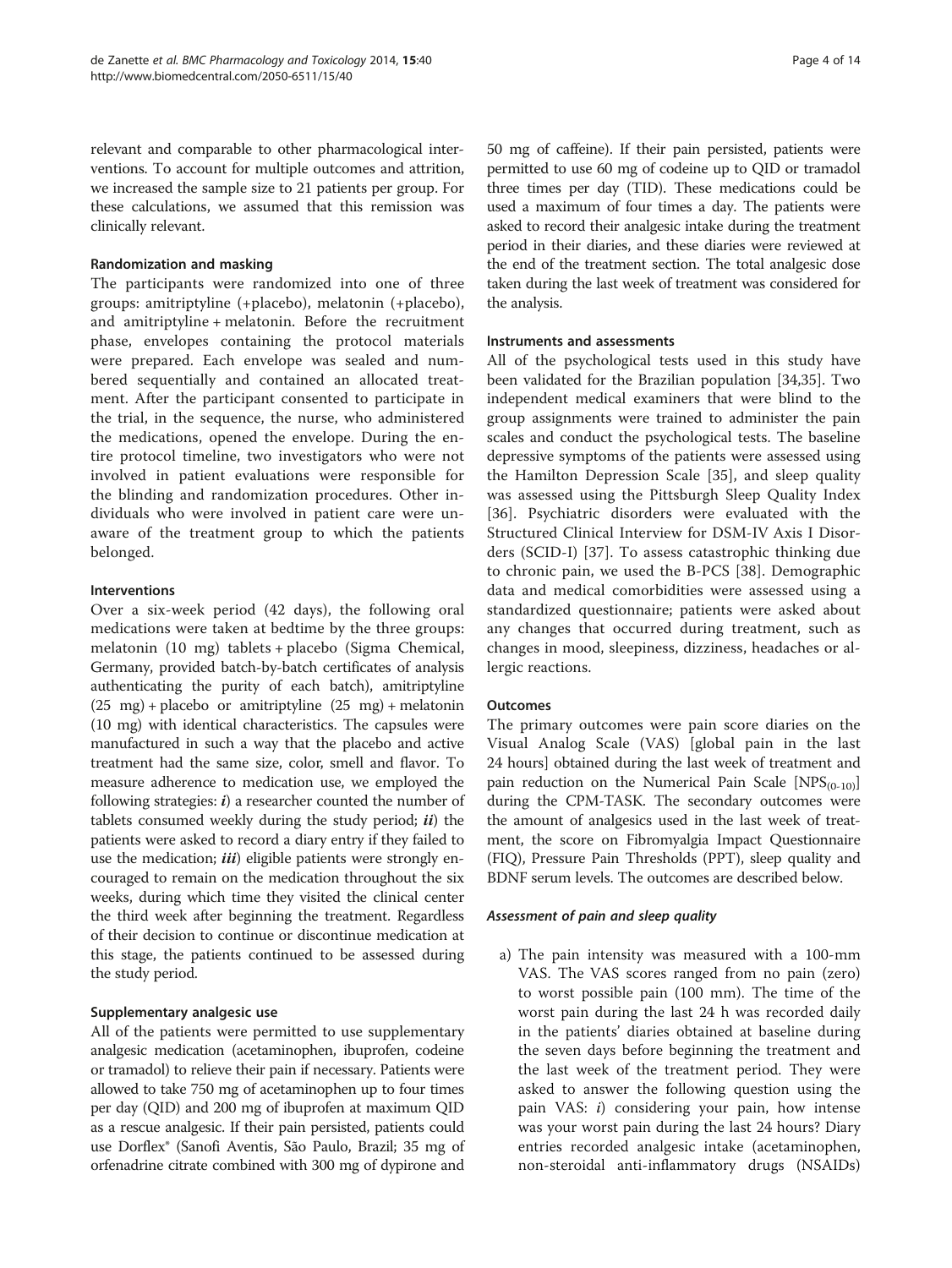or opioids). The total analgesic dose taken during the last week of treatment was considered for analysis.

- b) The quality of life of the patients in this study was evaluated using the Fibromyalgia Impact Questionnaire (FIQ), a disease-specific questionnaire initially proposed by Burckhardt et al. [[39\]](#page-13-0) for the evaluation of quality of life in patients with fibromyalgia. It was validated for use in the Brazilian population by Marques et al. [\[40\]](#page-13-0). This questionnaire is composed of 10 domains, the first consisting of 10 sub-items or questions, and the other nine of only one question each. The first domain contains questions concerning the capacity of the patient to perform certain routine activities. Responses range from 0, always able to perform the activity, to 3, never able to perform the activity. Item two refers to the number of days during that the patient felt well in the previous week, and item three refers to the number of days that the patient was unable to go to work because of the disease. Possible answers range from 0 to 7 for each item or domain. For domains 4-10, the scores range from 0 to 10 in each. These final seven items are designed to collect data on the patient's capacity to work and their perceptions of pain, fatigue, morning stiffness, mood, anxiety and depression. The data from the FIQ are arranged so that no more than 10 points can be scored for any single item. Items 2 and 3 are considered inversely proportional; therefore, the maximum possible score in this questionnaire will generally be 100.
- c) Sleep quality during the study period was assessed using the Pittsburgh Sleep Quality Index [\[36\]](#page-13-0).

# Assessment of PPT and conditioned pain modulation

a) Pressure pain thresholds (PPT alone): Prior to the test trial, the patient learned to differentiate the perception of pressure versus the perception of the onset of pain. The patient was instructed to verbally report the perception of pain onset. The investigator who assessed pain threshold levels was trained, blinded to the intervention and unable to view the display of pressure intensities. An experienced rehabilitation physician (SAZ) systematically evaluated superficial and deep hyperalgesia by assessing PPT using an algometer [\[41](#page-13-0)]. The device had a  $1$ -cm<sup>2</sup> hard-rubber probe, which was applied over eleven predefined different areas to define the PPT. These areas are among the nineteen areas corresponding to the diagnosis of FM according to the American College of Rheumatology criteria [[30\]](#page-12-0). We determined the individual's PPT using the area that presented the lowest PPT. The average values of PPT in  $\text{kgf/cm}^2$  $(lb/cm<sup>2</sup>)$  for three successive readings taken at intervals of 3-5 min were used as the outcomes.

- b) To test CPM (the term CPM rather than diffuse noxious inhibitory control [DNIC] is chosen based on the recent recommendations of Yarnitsky et al. [[17](#page-12-0)]), we used the protocol of Tousignant-Laflamme [[42](#page-13-0)] and consulted the guidelines for the cold-heat task (CPM-TASK) as an experimental pain stimulus [[43](#page-13-0)]. The CPM-TASK activates the diffuse noxious inhibitory control-like effect (CPM), as it is a strong nociceptive stimulus that takes place over a lengthy span of time [[44](#page-13-0)] and is applied over a large body surface area [[45](#page-13-0)]. Thus, the CPM-TASK allows us to modify the endogenous pain-modulating system. To quantify CPM, we evaluated the pain intensity of three heat pain (HPT) test stimuli separated by a CPM-TASK. Even if the HPT may lead to both habituation and sensitization according to the dual process theory, the cold water zero is a reliable stimulus to induce CPM [\[42\]](#page-13-0).
- c) CPM-Task: The cold-heat task was used as a conditioning stimulus to elicit a strong and prolonged pain sensation to trigger CPM. The CPM-TASK consisted of immersing the non-dominant hand cold water (zero to 1°C) for 1 minute. During the last 30 seconds of cold-water immersion, the HPT procedure was administered over the right forearm (dominant forearm). The temperature was held constant during the experiment for each subject. The mean temperature eliciting pain ratings of 0/ 10 on the Numerical Pain Scale  $[(NPS)_{0-10}]$  (HPT) was used for the HPT. After a short break, the first HPT (Pain baseline, HPT0) was applied at the extensor carpi radialis longus muscle (forearm) of the dominant forearm. Following the first HPT (HPT0), the CPM-TASK was used to trigger CPM. One minute after the CPM-TASK, we applied the second HPT (HPT1). We quantified the amount of CPM by subtracting the mean pain rating of the second HPT after the CPM-TASK (HPT1) from the first HPT before the CPM-TASK (HPT1) [[46](#page-13-0)].
- d) Laboratory outcomes included serum levels of BDNF. Samples of blood were collected at two time points: at baseline and at the end of treatment. The blood samples were centrifuged in plastic tubes for 10 min at  $4500 \times g$  at  $4^{\circ}C$ , and serum was stored at-80 °C for assay. Serum BDNF was determined by the Enzyme-Linked Immunosorbent Assay (ELISA) using a ChemiKine BDNF Sandwich ELISA Kit, CYT306 (Chemicon/Millipore, Billerica, MA, USA). The lower detection limit of the kit is 7.8 pg/mL of BDNF.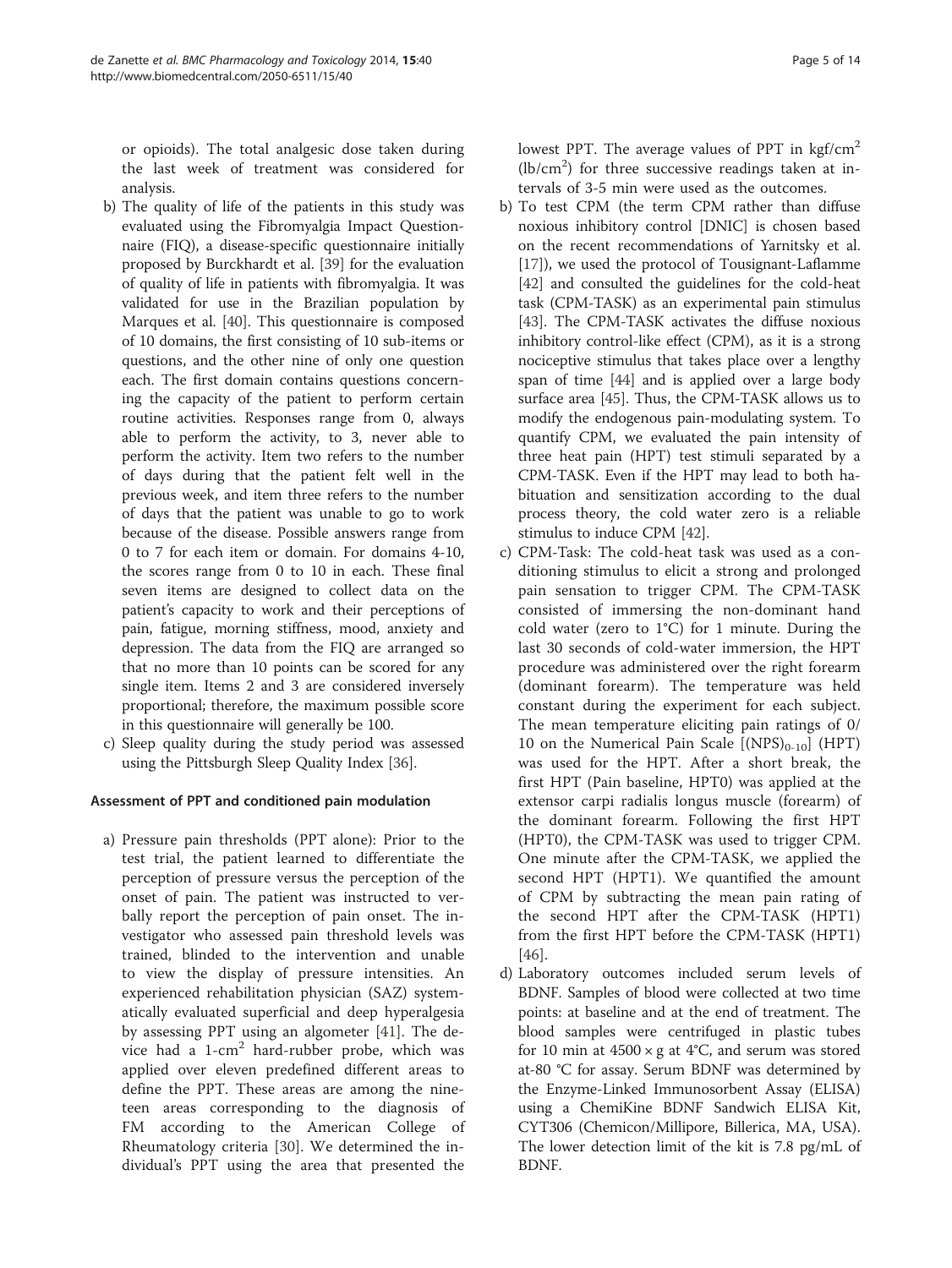#### <span id="page-5-0"></span>Statistical Analysis

The differences between the groups at baseline were examined by analysis of variance (ANOVA) for parametric variables with normal distribution or the Kruskal-Wallis test, and categorical variables were examined using chisquare or Fisher's exact tests given that our main independent outcome (intervention) was also categorical.

The results were evaluated using the absolute mean variation of pain measurements quality and BDNF were evaluating using delta values (post-treatment minus pretreatment). Several outcomes of pain measurements (VAS, FIQ, PPT, number of tender points and PPT) did not present normal distribution. Linear mixed models were used to compare outcomes within subjects and between subjects in which the independent variable was the treatment (amitriptyline, melatonin and melatonin + amitriptyline) with Bonferroni's Multiple Comparison Test. The reduction on the  $NPS_{(0-10)}$  induced by the CPM-TASK was adjusted for the baseline HPT and serum BDNF.

To identify possible predictors associated with the change on the  $NPS_{(0-10)}$  during the CPM-TASK, we fitted a multiple linear regression model, using the stepwise enter method. The variables included in the model were as follows: B-PCS score, HPT0, and FIQ score obtained before treatment. In addition, the number of analgesics used in the last week of treatment was included. Finally, an exploratory analysis using the Spearman correlation coefficient  $(r<sub>s</sub>)$  was performed to understand the reverse effect of the interaction of HPT0 and BDNF [each alone presented a negative correlation with  $NPS_{(0-10)}$  during the CPM-TASK] that becomes positive. Within groups, the standardized mean difference (SMD) was computed in terms of the ratio between the mean change and the pool of baseline standard deviation (SD). The SMD was interpreted as follows: small, 0.20 to 0.4; moderate, 0.50-0.70 and large, 0.80 or higher, with respective confidence interval (CI) [[47](#page-13-0)]. All of the analyses were performed assuming intention-to-treat and thus included all of the randomized subjects for whom there were observations in the study outcomes. The analyses were performed with SPSS version 18.0 (SPSS, Chicago, IL).

#### Results

#### Patient characteristics

The clinical and demographic characteristics of the patients are shown in Table [1.](#page-6-0) Twenty-one patients were allocated to the amitriptyline group, 21 were allocated to the melatonin group, and 21 patients were allocated to the melatonin + amitriptyline group. Fifty-seven patients completed the study; two patients in the melatonin + amitriptyline group and two patients in both the amitriptyline and melatonin group withdrew because of treatment side effects. Baseline characteristics are presented in Table [1](#page-6-0). The randomization produced balance groups for most

part of characteristics, but, there was observed imbalance between groups in pain on the VAS, FIQ and PPT (Table [1](#page-6-0)). Regarding the side effects, in the amitriptyline group, 38.09% (8/21) of patients presented minor side effects (MSE) (nausea, mild dizziness, weight gain, dry mouth, and mild headache) and 23.8% (5/21) of patients presented major side effects (MJSE) (severe dizziness, vivid nightmares, crippling drowsiness, severe headache, behavioral changes, and pain worsening), with two withdraw. In the melatonin group, 23.8% (5/21) of patients presented MSE and 23.8% (5/21) of MJSE, with two withdrawals. The association of melatonin + amitriptyline resulted in 14% (3/21) of patients experiencing MSE, whereas 28.57% (6/21) of patients presented MJSE with two withdrawals. The comparisons in the incidence of MSE between the amitriptyline and the melatonin + amitriptyline group was statistically significant  $(P < 0.001)$ . However, neither the incidence of MSE nor the incidence of MJSE was significant when the groups were compared  $(P > 0.05$ , for all comparisons).

# Analysis of the treatment effect on the main outcomes: descending modulatory system and pain on the VAS

Patients receiving melatonin alone or in combination with amitriptyline had significantly lower pain on the VAS than those receiving amitriptyline alone  $(P < 0.01)$  (Figure [2](#page-7-0)). A mixed model analysis revealed that the increase of one supplementary analgesic dose was associated with a 5.1% increase in the adjusted VAS pain change from baseline (t =  $5.87; P < 0.001$ ).

The change within the group was significant in all treatment groups  $(P < 0.001$ , for all comparisons) (Table [2](#page-7-0)). The cumulative mean (SD) on VAS one week pretreatment vs. the pain scores in the last week of treatment in the amitriptyline group was 62.87 (14.26) vs. 50.02 (25.60). For the melatonin group, these values were 64.90 (15.43) vs.  $47.53$  (21.96), respectively, and for the melatonin  $+$ amitriptyline group, the values were 69.57 (9.09) vs. 48.64 (15.38)], respectively. The effect size assessed by SDM [confidence interval (CI) 95%] within group in the amitriptyline group was 0.99 (CI 95%, 0.68-1.30), whereas in the melatonin group, it was 1.29 (CI 95%, 0.98-1.58), and in the melatonin + amitriptyline group, it was 1.47 (CI 95% 1.14-1.79) (Table [2](#page-7-0)).

The descending modulatory system function was assessed using the CPM-TASK. It was observed that in the overall treatment group, there was a reduction in pain scores during the CPM-TASK: melatonin + amitriptyline [HPT0 6.89 (1.92) vs. 4.49 (2.17) HPT1], melatonin [PPT0 7.52 (1.39) vs. 4.87 (1.97) HPT1] and amitriptyline [HPT0 6.07 (1.95) vs. 5.03 (2.17) HPT1]. The effect of treatment on CPM is presented in Figure [3](#page-8-0). The CPM-TASK induced a reduction in pain in the melatonin group and melatonin + amitriptyline group that was significantly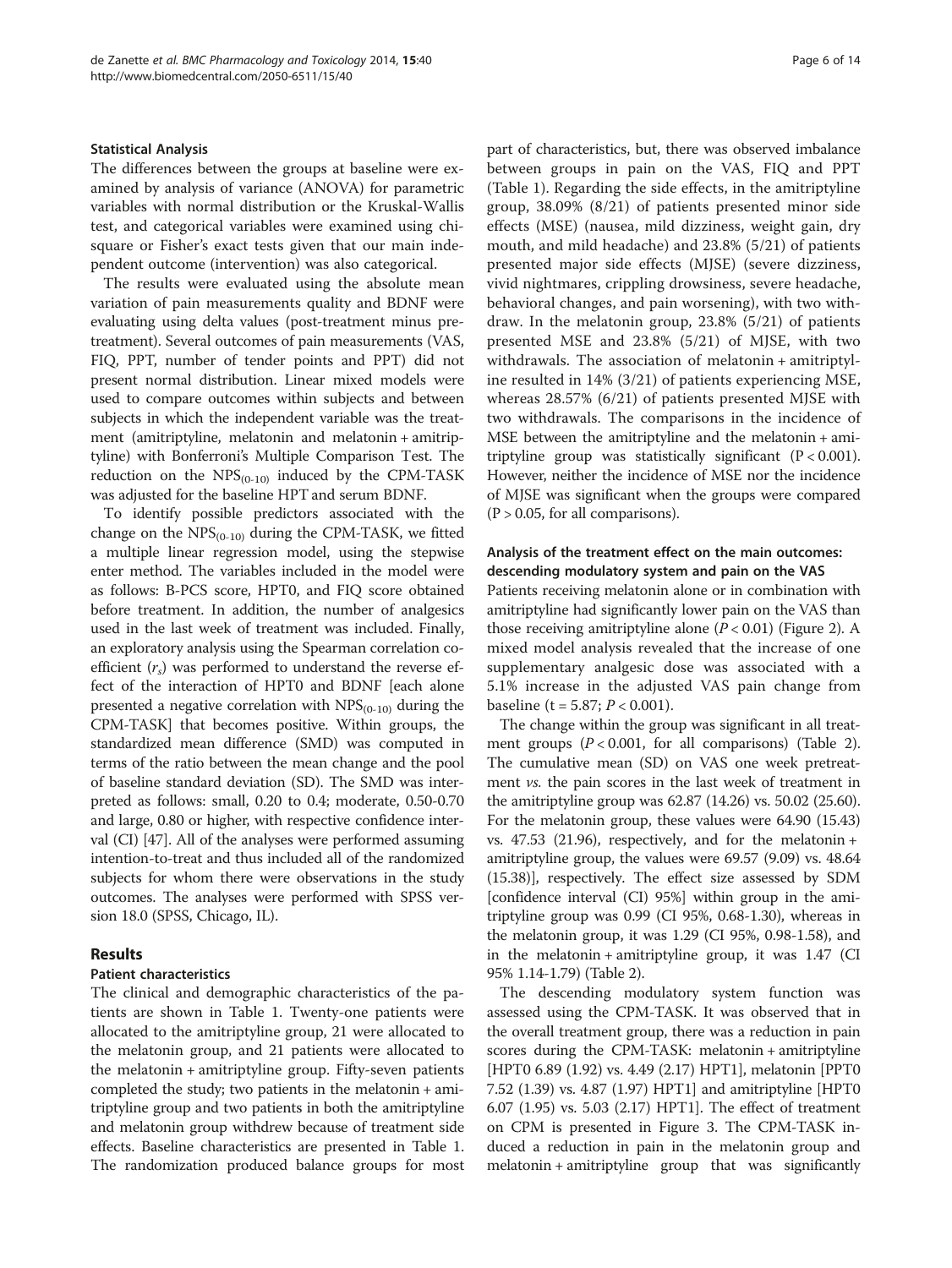|                                                                              | Amitriptyline ( $n = 21$ ) | Melatonin $(n = 21)$    | Amitriptyline + melatonin ( $n = 21$ ) | P value |
|------------------------------------------------------------------------------|----------------------------|-------------------------|----------------------------------------|---------|
| Age (years)                                                                  | $49.80 \pm (8.91)$         | $47.40 \pm (7.84)$      | $49.72 \pm (7.24)$                     | 0.59    |
| Body index                                                                   | $27.65 \pm (3.91)$         | $27.18 \pm (4.04)$      | $27.58 \pm (4.62)$                     | 0.60    |
| Education (years)                                                            | $10.95 \pm (5.09)$         | $11.30 \pm (3.76)$      | $8.22 + (5.6)$                         | 0.39    |
| Smoking (n/%)                                                                | 2(9,5)                     | 2(9,5)                  | 1(5)                                   | 0.83    |
| Clinical Comorbidity Yes/No                                                  | 10(47,6)                   | 9(42,9)                 | 13(65)                                 | 0.33    |
| Hypertension (n/%)                                                           | 5(23,8)                    | 5(23,8)                 | 8(40)                                  |         |
| Hypothyroidism (n/%)                                                         | 3(14,3)                    | 1(4,8)                  | 7(35)                                  |         |
| Asthma (n/%)                                                                 | 1(4,8)                     | 1(4,8)                  | 2(10)                                  |         |
| Other (n/%)                                                                  | 3(15)                      | 0(0)                    | 1(4,8)                                 |         |
| Global pain on visual analogue scale <sup>T</sup>                            | $62.88 \pm (14.26)^a$      | $64.90 \pm (15.44)^a$   | $69.57 \pm (10.94)^b$                  | 0.03    |
| $FIO+$                                                                       | 53.78 ± $(12.83)^a$        | $64.87 \pm (12.83)^{b}$ | $65.15 \pm (9.94)^{b}$                 | 0.005   |
| Pain catastrophizing scale for the Brazilian population (B-PCS) <sup>†</sup> |                            |                         |                                        |         |
|                                                                              | $25.90 \pm (10.38)$        | $32.90 \pm (12.28)$     | $25.90 \pm (10.38)$                    | 0.07    |
| Pittsburgh Sleep Questionnaire                                               | $19.31 \pm (6.58)$         | $22.67 \pm (7.69)$      | $24.28 \pm (7.79)$                     | 0.16    |
| Hamilton Depression Scale <sup>+</sup>                                       | $17.61 \pm (6.37)$         | $21.70 \pm (5.88)$      | $17.61 \pm (6.33)$                     | 0.05    |
| Pain pressure threshold <sup>+</sup>                                         | $2.17 \pm (0.21)^a$        | $1.99 \pm (0.16)^{b}$   | $2.05 \pm (0.24)^a$                    | 0.04    |
| Brain-derived neurotrophic factor (BDNF) <sup>€</sup>                        |                            |                         |                                        |         |
| Mean (SD)                                                                    | $48.28 \pm (24.00)$        | $52.54 \pm (23.87)$     | $48.28 \pm (27.34)$                    |         |
| Median [interquartile (IQ) 25;75]                                            | 45.51 (12.8;101.51)        | 54.78 (20.66;97.85      | 37.51 (18.75;92.3)                     | 0.79    |
| Psychiatric disease (SCID-I)                                                 | 6 (76%)                    | 15 (71%)                | 13 (65)                                | 0.45    |
| Depression                                                                   | 8 (38%)                    | 1(62%)                  | 11 (55%)                               |         |
| Anxiety                                                                      | 11(52%)                    | 12 (57%)                | 5 (25%)                                |         |
| Analgesic used weekly in last 3 months                                       |                            |                         |                                        |         |
| Median $(Q_{25-75})^{\epsilon}$                                              | 6 (3;28)                   | 7(2;26)                 | 7 (3;29                                | 0.91    |
| Analgesic use: days/week in last 3 months <sup>¥</sup>                       |                            |                         |                                        |         |
| $(<4 = no, \ge 4 = times)$                                                   | 20 (95%)                   | 20 (95%)                | 17 (85%)                               | 0.43    |
| A e aminophen/Dipirone                                                       | 19 (90,5%)                 | 16 (76,2%)              | 15 (75%)                               |         |
| <b>NSAID</b>                                                                 | 7 (33,3%)                  | 10 (47,6%)              | 9 (45%)                                |         |
| Opioid                                                                       | $1(4,8\%)$                 | $\mathbf{0}$            | $\mathbf 0$                            |         |
| Active use of central nervous system active medication <sup>¥</sup>          |                            |                         |                                        |         |
| Yes/No                                                                       | 14 (66,7%)                 | 16 (76%)                | 14 (70%)                               | 0.16    |
| Antidepressant (n/%)                                                         | 14 (66,7%)                 | 15 (71%)                | 13 (65%)                               |         |
| Anticonvulsant (n/%)                                                         | $2(9,5\%)$                 | $2(9,5\%)$              | 1(5)                                   |         |
| Benzodiazepine (n/%)                                                         | $\mathbf 0$                | 5 (23,8%)               | 2 (10%)                                |         |

<span id="page-6-0"></span>

| Table 1 Epidemiological and clinical characteristics at baseline, according to the treatment group, values are given as |  |  |
|-------------------------------------------------------------------------------------------------------------------------|--|--|
| the mean $(SD)$ or frequency $(n=63)$                                                                                   |  |  |

Different superscripts (a and b) indicate significant differences among treatment groups according to the Bonferroni test.

Structured Clinical Interview for DSM-IV Axis I Disorders (SCID-I).

€ Kruskal-Wallis Test.

<sup>¥</sup>Chi-Square or Fisher's test.<br>†^NOV^

ANOVA.

higher than in the amitriptyline group. However, it was observed that there were patients in all treatment groups that reported increased pain intensity (conditioned pain modulation-CPM) between the HPT0 pain measures (test stimulus) and HPT1 after the cold

pressor task (CPM-TASK, conditioning stimulus). This characterizes a summation effect, with an incidence of 15.8% (3/21) in the melatonin group, 36.8% (8/21) in melatonin + amitriptyline group and  $42\%$  (9/21) in the amitriptyline-treated group. These results reveal that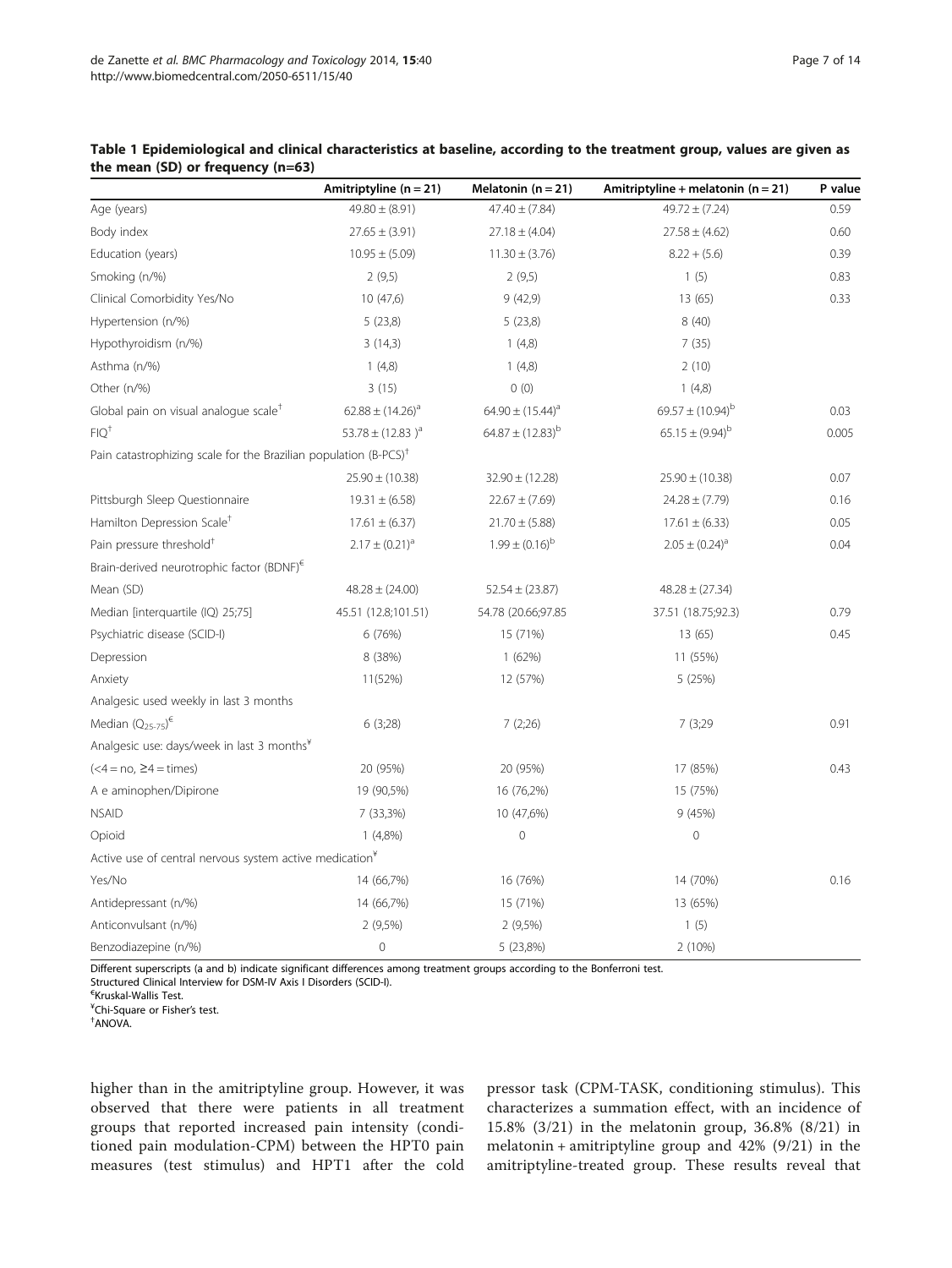<span id="page-7-0"></span>

the descending modulatory system lost its inhibitory function as the heterotopy stimulus induced an increase in pain, when a reduction would be expected [\[42](#page-13-0)].

To understand this result, we performed an exploratory analysis to identify possible factors associated with this summation effect on pain score during the CPM-TASK. To identify possible predictors, a multiple linear

Table 2 Multivariate linear regression of the interaction between the change in NPS (0-10) during the CPM-TASK by the treatment group considering the BDNF and pain thresholds  $(n = 63)$ 

| <b>Parameters</b>                                                               | R                      | t            | P          | 95% CI                             |
|---------------------------------------------------------------------------------|------------------------|--------------|------------|------------------------------------|
| Dependent variable:<br><b>CPM-TASK</b>                                          |                        |              |            |                                    |
|                                                                                 | 9.0                    | 1.14         | 0.01       | $(4.33 \text{ to } 32.35)$         |
| Treatment group                                                                 |                        |              |            |                                    |
| Melatonin + Amitriptyline                                                       | $-1.27$                |              | -1.72 0.09 | $(-2.76 \text{ to } 0.21)$         |
| Melatonin                                                                       | $-1.75$                | $-2.5$       | 0.01       | $(-3.18 \text{ to } -0.31)$        |
| Amitriptyline                                                                   | $\bigcap$ b(reference) |              |            |                                    |
| BDNF (ng/mL)                                                                    | $-0.28$                | $-2.23$ 0.01 |            | $(-0.53$ to-0.04)                  |
| Heat pain threshold                                                             | $-8.06$                | $-2.49$      |            | $0.01$ $(-14.56 \text{ to} -1.55)$ |
| Interaction                                                                     |                        |              |            |                                    |
| Serum BDNF (ng/mL) vs.<br>PPT Pain pressure threshold<br>(Kqf/cm <sup>2</sup> ) | 0.12                   | 2.07         | 0.04       | $(0.04 \text{ to } 0.24)$          |

<sup>b</sup>indicates the reference category used to do the comparisons.

regression model was constructed using the stepwise method. The variables included in the model were the B-PCS score, HPT0, and FIQ score obtained before treatment. In addition, the number of analgesics used in the last week of treatment was included. Accordingly, the HPT was the only variable retained in the model, that is, associated with pain changes on NPS  $(0 - 10)$  during the CPM-TASK [(r-square =-0.21), standard β coefficient for the HPT = -5.99,  $P < 0.05$ ].

Thus, a mixed model was constructed to assess the effect of treatment groups and its relationship with the serum BDNF adjusted by the HPT. It was observed that the HPT and serum BDNF were inversely correlated with the change on the  $NPS_{(0-10)}$  during the CPM-TASK (Table [3\)](#page-9-0). However, when the interaction between HPT and BDNF was analyzed, this effect changed direction (i.e., it became positively associated with the change on the  $NPS_{(0-10)}$  during the CPM-TASK) (Table [3](#page-9-0)). To understand this result, we performed a simple correlation between serum BDNF and HPT, and the Spearman coefficient  $(r<sub>s</sub>)$  was-0.35 (P = 0.02). That is, when the HPT0 is low (higher the pain), the serum level of BDNF is high and vice versa. Thus, it is plausible to suppose that the effect of this interaction (HPT\*serum BDNF) on pain score during the CPM-TASK was negatively correlated when included in the model as an isolated factor; it becomes in a factor correlated positively with the change reduction during the CPM-TASK (Table [3](#page-9-0)).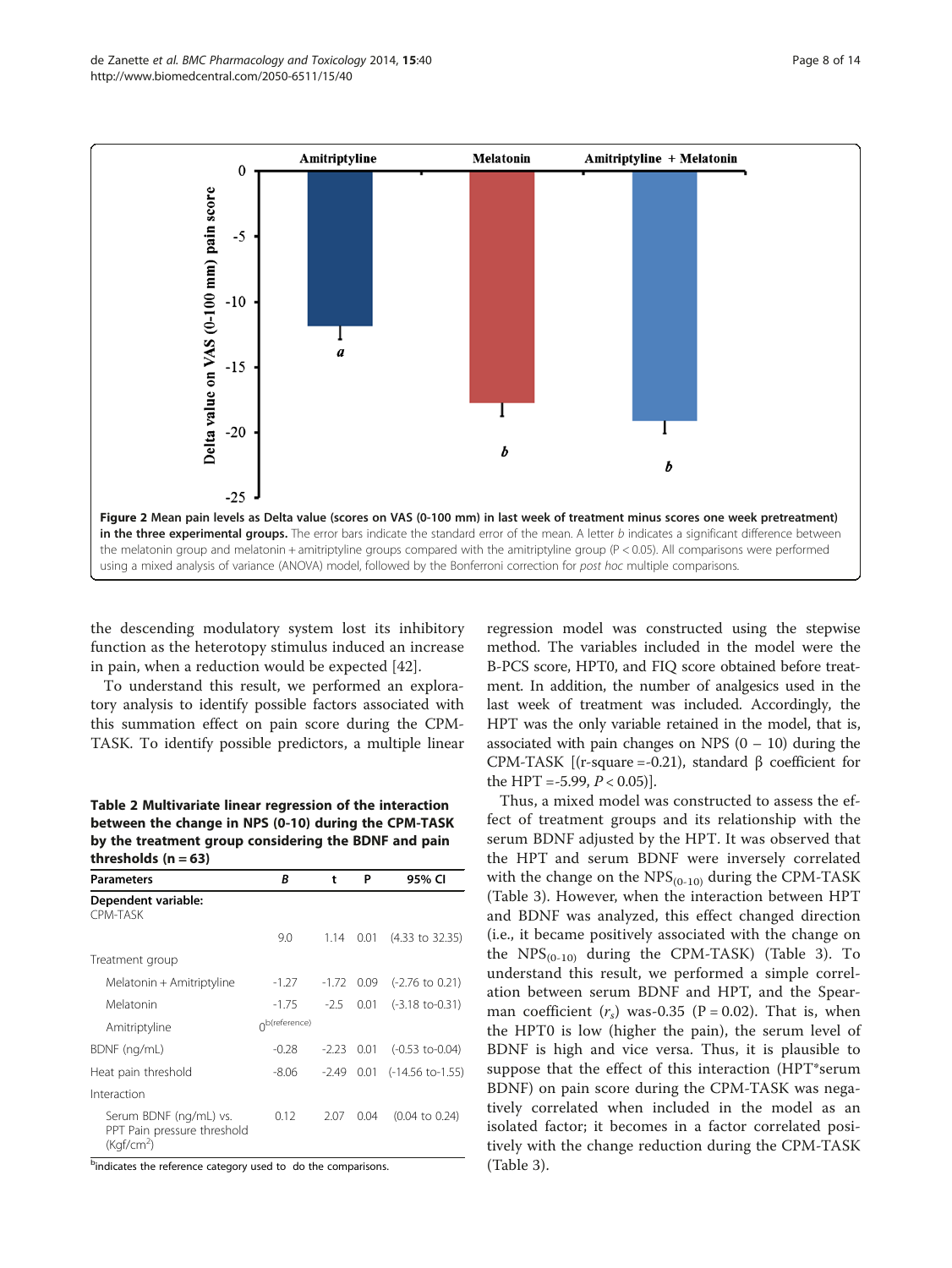<span id="page-8-0"></span>

# Analysis of the efficacy on secondary outcomes: the Delta of pain scores for FIQ score, PPT, tender points, analgesic use, sleep quality and BDNF

The between-group changes in pain, pain threshold, analgesic consumption and sleep quality are shown in Table [3](#page-9-0). The post hoc analysis indicated significant differences between the amitriptyline + melatonin group and the melatonin group from the amitriptyline group in terms of the FIQ score and PPT. No significant difference was observed between groups in the numbers of analgesic used in the last week of treatment, sleep quality and number of tender points. We observed a large effect size within groups considering the change pre- to post-treatment in pain measures, number of tender points and sleep quality (Table [3](#page-9-0)).

Although no significant difference between treatment groups in serum BDNF at baseline was observed, there was large variability in the serum level of this neurotrophin (Table [1\)](#page-6-0). From the baseline, the mean of serum BDNF decreased 22.57% in the amitriptyline group, whereas the melatonin group and the melatonin + amitriptyline group presented a mean reduction of 36.6% and 34.49%, respectively (Figure [4](#page-10-0)). The effect size within group as assessed by SDM in the amitriptyline group was 0.43 (CI 95%, 0.05-0.83), whereas in the melatonin group, the value was 0.8 (CI 95%, 0.4-1.2), and in the melatonin + amitriptyline group, the value was 0.67 (CI 95%, 0.24-1.09) (Figure [4\)](#page-10-0).

#### **Discussion**

The most clinically relevant finding of this study was melatonin's ability to improve the function of the inhibitory endogenous pain-modulating system as assessed by the reduction of the  $NPS_{(0-10)}$  during the CPM-TASK. In addition, this study highlights that the HPT and BDNF serum levels at baseline were inversely correlated with the magnitude of the treatment effect on the descending modulatory system as assessed by the CPM-TASK. Furthermore, these findings revealed that in general, all treatments improved the FM symptoms (pain, sleep quality); however, the clinical effect was marginally better when the patients used melatonin alone or associated with amitriptyline.

These findings suggest that the melatonin treatment had a direct effect on pain pathways or on the levels of signaling chemicals that regulate pain. Melatonin induced a reduction that was higher than 35% on the  $NPS_{(0-10)}$ during the CPM-TASK, and, as can be observed from the lower limit of the confidence interval regarding pain score on the VAS presented as SDM [1.29 (CI 95%, 0.98-1.58)], its effect was larger than that of amitriptyline alone [0.99 (CI 95%, 0.68-1.30)]. The melatonin effect on CPM is biologically plausible, and it is supported by evidence from experimental studies about its effect on GABAergic [[48](#page-13-0)], opioid and glutamatergic systems [[49](#page-13-0)]. In addition, this hypothesis is supported by other studies that have demonstrated a well-characterized anatomical network able to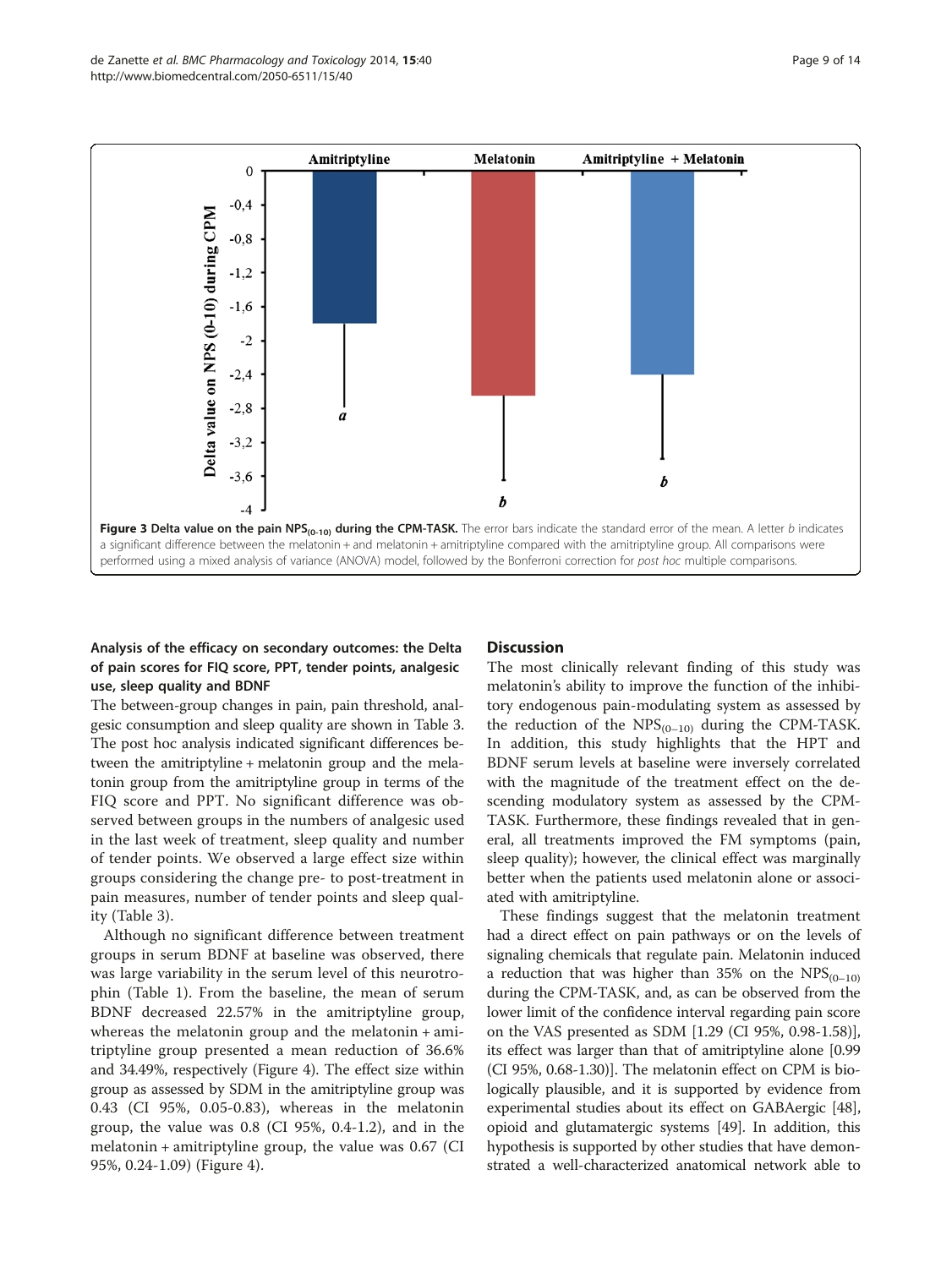| 2A. Secondary outcomes                                                |                                 |                      |                                                 |                        |                        |
|-----------------------------------------------------------------------|---------------------------------|----------------------|-------------------------------------------------|------------------------|------------------------|
| <b>Treatment</b>                                                      | Mean (SD)                       | Mean difference (SD) | Median of the difference<br>(Quartile 75;25)    | $P$ Value <sup>†</sup> | <b>SDM CI 95%</b>      |
| Fibromyalgia Impact Questionnaire (FIQ) score                         |                                 |                      |                                                 |                        |                        |
| Amitriptyline $(n = 21)$                                              | 41.16 (14.61) vs. 53.78 (12.83) | $-12.19(16.27)$      | $-13.78$ (-24.39, -4.95) <sup>**b</sup>         | 0.04                   | $0.88$ $(0.43 - 1.33)$ |
| Melatonin ( $n = 21$ )                                                | 46.42 (16.18) vs. 64.87 (12.83) | $-17.73(13.0)$       | $-16.30$ (-22.29, -12.94) <sup>**b</sup>        |                        | 1.28 (0.83-1.74)       |
| Amitriptyline + melatonin ( $n = 21$ )                                | 40.89 (10.94) vs. 65.15 (9.94)  | $-24.65(12.14)$      | $-26.41$ ( $-32.59$ , $-14.50$ ) <sup>**a</sup> |                        | 1.79 (1.29-2.28)       |
| b. Mean pressure pain threshold (PPT) in (kg/cm2/second)              |                                 |                      |                                                 |                        |                        |
| Amitriptyline $(n = 21)$                                              | 2.34 (0.45) vs. 2.05 (0.24)     | 0.29(0.31)           | $0.2$ (0.1, 0.5)** <sup>b</sup>                 | 0.03                   | $0.69(0.34-1.04)$      |
| Melatonin ( $n = 21$ )                                                | 2.47 (0.33) vs. 1.99 (0.16)     | 0.47(0.34)           | $0.4$ (0.23, 0.55)** <sup>b</sup>               |                        | $1.13(0.79-1.47)$      |
| Amitriptyline + melatonin ( $n = 21$ )                                | 2.70 (0.23) vs. 2.17(0.21)      | 0.54(0.60)           | $0.6$ (0.5, 0.7)** <sup>a</sup>                 |                        | $1.27(0.9-1.64)$       |
| Analgesic doses (mean during the last week of treatment) <sup>†</sup> |                                 |                      |                                                 |                        |                        |
| Amitriptyline $(n = 21)$                                              | 1.35 (1.2) vs. 2.07 (1.37)      | $-0.72(1.40)$        | $-0.22$ $(-0.82, 0.54)$ *                       | 0.98                   | $1.03(0.33-1.67)$      |
| Melatonin ( $n = 21$ )                                                | 1.33 (1.29) vs. 2.16 (1.20)     | $-0.79(1.52)$        | $-0.14$ $(-1, 0.57)$ *                          |                        | $1.09(0.51-1.66)$      |
| Amitriptyline + melatonin ( $n = 21$ )                                | 1.04 (0.92) vs. 2.10 (1.03)     | $-1.1(1.14)$         | $-0.35$ $(-0.74, 0.47)^*$                       |                        | 1.33 (0.77-1.89)       |
| Number of tender points                                               |                                 |                      |                                                 |                        |                        |
| Amitriptyline $(n = 21)$                                              | 10.62 (3.36) vs. 14.10 (2.27)   | $-3.45(0.84)$        | $-4$ (-5, 1.25)**                               | 0.89                   | 1.99 (1.35-2.63)       |
| Melatonin ( $n = 21$ )                                                | 10.95 (2.94) vs. 14.71 (1.70)   | $-3.75(2.46)$        | $-4$ (-6.5, -2.25)**                            |                        | 2.17 (1.53-2.80)       |
| Amitriptyline + melatonin ( $n = 21$ )                                | 10.29 (3.15) vs. 14.61 (2.32)   | $-4.18(1.91)$        | $-4$ $(-5,-3)$ **                               |                        | 2.41 (1.72-3.10)       |
| <b>Pittsburgh Sleep Questionnaire</b>                                 |                                 |                      |                                                 |                        |                        |
| Amitriptyline $(n = 21)$                                              | 11.84 (5.82) vs. 19.31 (6.58)   | $-7.47(7.34)$        | $-7$ ( $-11,-4$ )*                              | 0.94                   | $1.07(0.51 - 1.63)$    |
| Melatonin ( $n = 21$ )                                                | 16.68 (8.38) vs. 22.67 (7.69)   | $-6.42(6.53)$        | $-5$ $(-11,-2)$ *                               |                        | $0.9(0.38-1.44)$       |
| Amitriptyline + melatonin ( $n = 21$ )                                | 16.11 (8.40) vs. 24.28 (7.79)   | $-7.58(1.91)$        | $-8$ $(-12,-1.5)$ *                             |                        | $1.06(0.52 - 1.59)$    |

<span id="page-9-0"></span>Table 3 The mean delta score [standard deviation (SD)] (post-treatment values minus pre-treatment values) of pain measures (FIQ, PPT, analgesic consumption, tender points) and sleep quality ( $n = 63$ )

\*P < 0.01, \*\*P < 0.0001 Comparisons using Mixed ANOVA model.

† Mixed ANOVA model. Mean difference of group. Different superscripts (a, b, and c) indicate significant differences among treatment groups according to the Bonferroni test.

Standardized mean difference (SMD) [(pre minus post)/pool baseline standard deviation] with confidence interval (CI) 95%. The size effect was interpreted as follows: small, 0.20 to 0.40; moderate, 0.50-0.70; and large, 0.80 or higher.

regulate nociceptive processing (largely within the dorsal horn) in various circumstances to produce either facilitation (pronociception) or inhibition (antinociception) [[50](#page-13-0)]. Therefore, melatonin may also inhibit the descending pathways that facilitate pain transmission, which are believed to be circuits with a sustained activation that underlies chronic pain, such as in FM [\[51,52](#page-13-0)]. Overall, these findings suggest that melatonin increased the inhibitory descending pain system effect, which involves anatomical connections between cortical and brainstem regions in the human brain, as demonstrated by tractography [[53](#page-13-0)].

The inverse correlation between CPM-TASK, BDNF and HTT0 (Table [2](#page-7-0)) corroborates the presence of central sensitization theory, which is related to a reduction in the descending inhibitory system activity [[54\]](#page-13-0) and to a greater activation in the brainstem [\[55\]](#page-13-0). Thus, the reduction of BDNF suggests that this neuromodulator is involved in central sensitization [[56,57\]](#page-13-0). This neurotrophin is involved in altering the excitatory/inhibitory balance in the central nervous system (CNS) and in the amplification of pain response [\[58,59\]](#page-13-0). Because BDNF levels

can serve as a molecular "sensor" of the global levels of neuronal activity, it has been suggested that the induction of BDNF expression in response to increases in the level of neuronal activity may dampen cortical excitability by promoting the development and/or strengthening of inhibitory synapses in local circuits [[60,61\]](#page-13-0). This multifaceted mechanism of melatonin's effect on pain also results in a reduction in serum BDNF, an effect observed in this study, which corroborates the results of a previous randomized clinical trial concerning chronic pelvic pain induced by endometriosis [[16\]](#page-12-0).

In addition, melatonin's effect on BDNF observed in this study may be explained by its anti-inflammatory effects. This hypothesis is supported by the relation between BDNF and pro-inflammatory cytokines that has been demonstrated in FM patients [[62-64](#page-13-0)]. Melatonin has marked anti-inflammatory effects on peripheral sites by inhibiting the release of pro-inflammatory cytokines [[12\]](#page-12-0). Additional mechanisms involved in melatonin's effect on pain pathways include an important reduction of nitric oxide (NO) and malondialdehyde (MDA) levels,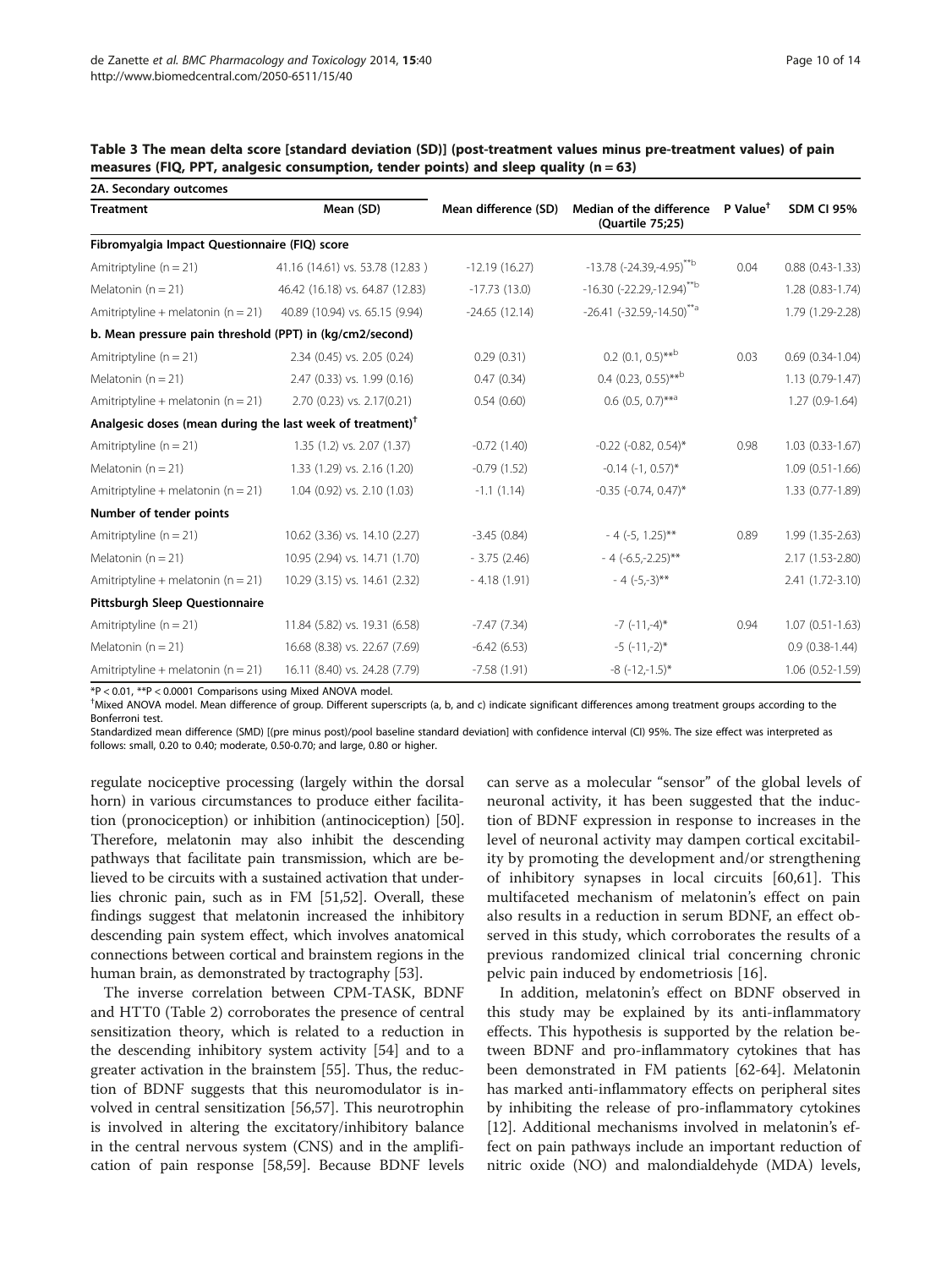<span id="page-10-0"></span>

two compounds that are closely related to inflammation [[65\]](#page-13-0). Melatonin inhibits the inflammatory response and inducible NO synthase (iNOS) isoform expression [\[66](#page-13-0)], as demonstrated in FM patients by Citera et al. [\[5](#page-12-0)]. In addition, melatonin as an adjuvant of drugs that increase serotonin (e.g., SSRIs, tricyclic antidepressants) could be a beneficial pharmacological approach for the management of patients with FM [\[6](#page-12-0)]. Overall, these findings reveal that melatonin may change a response associated with a maladaptive neuroplasticity process orchestrated by neuronal, endocrinal, and immune mechanisms that can amplify sensory pain signals to the neural pain matrix.

The present study demonstrated that all treatments reduced pain, and in the melatonin-treated groups, this effect was marginally better than in the amitriptyline group. Melatonin's effect on pain was demonstrated by the VAS, FIQ and PPT. These findings corroborate evidence of experimental studies [[8\]](#page-12-0) and previous randomized clinical trials on acute pain [\[10,14\]](#page-12-0) and chronic pain such as fibromyalgia [\[5](#page-12-0),[6](#page-12-0)], temporomandibular disorders [[15\]](#page-12-0), endometriosis [[16\]](#page-12-0) and a dose–response study with healthy subjects [[26\]](#page-12-0). The highly lipid-soluble nature of melatonin allows it to easily penetrate the blood–brain barrier. The antinociceptive effect of melatonin is known to involve the activation of supraspinal sites and the in-hibition of "spinal windup" [\[67,68\]](#page-13-0).

Evidence from experimental studies suggests that the analgesic effects of melatonin are mediated by opioids [[69\]](#page-13-0) and by gamma-aminobutyric acid ([GABA] ergic)

systems [[27,28](#page-12-0)], but it is not possible to dissociate the effect of each individual neurobiological system in human experimental and clinical studies. Indeed, only the net effect can be assessed. Studies have also suggested that additional pathways play a role in the analgesic actions of melatonin, such as the nuclear signaling pathways, receptor-independent radical scavenging, and inhibition of the release of pro-inflammatory cytokines at peripheral sites.

According to previous clinical studies, the most prevalent complaints in patients with FM were sleep disturbance, fatigue, and chronic pain, and these symptoms might be a consequence of melatonin secretion disruption [[70](#page-13-0)]. Moreover, serum levels of melatonin precursors (tryptophan and serotonin) have been reported to be low in patients with FM [\[71,72\]](#page-13-0). This could explain the lack of restorative sleep and could be a mechanism involved in dysfunctional pain modulation [[3\]](#page-12-0). Thus, the restoring of melatonin could be an additional mechanism among the others not yet discussed to explain the discrepancy of its effect compared with amitriptyline. However, one can realize that, overall, the association with amitriptyline induced only a marginal increase in the clinical effect. This finding is contrary to our initial hypothesis that the combined treatment (melatonin + amitriptyline) might provide an effect with a higher clinical impact. Although the interventions were randomly allocated to balance the characteristic between arms, some baseline pain traits were higher in group that received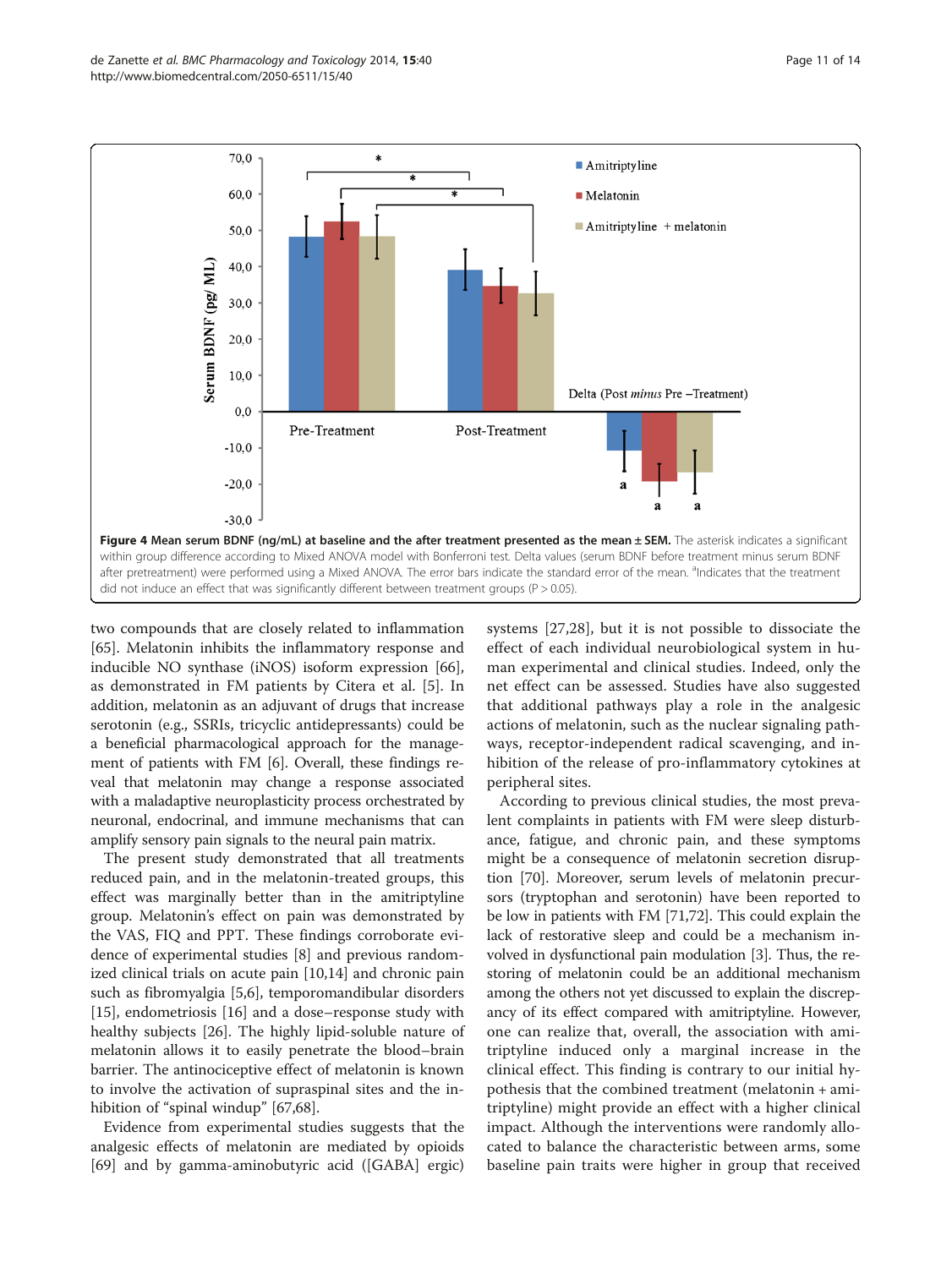melatonin + amitriptyline. This imbalance occurred by chance, but the random allocation ensures the groups were not systematically biased [[73](#page-13-0)]. Furthermore, if any disadvantage would appear, it would be on this group  $(i.e.$  amitriptyline + melatonin) which had more clinical comorbidities. Accordingly, our findings highlight that melatonin alone or in combination with amitriptyline might improve the efficacy of fibromyalgia treatment in those with more severe symptoms. This finding is in accordance with a recent study that demonstrated an association between lower levels of 6-sulfatoxy-melatonin with higher severe symptoms of FM such as pain, sleep disturbances, fatigue, anxiety and depression [[74\]](#page-13-0). However, to reduce the possible influence of this imbalance in the treatment effect, all analyses were fitted using the delta value of the outcomes from baseline. In addition, these results also agree with previous studies that demonstrate that antidepressant drugs (selective serotonin reuptake inhibitors, SSRIs) associated with melatoninimproved fibromyalgia symptoms [[6\]](#page-12-0).

The strengths of this study include the comparison of melatonin and amitriptyline association in a phase II, randomized, double-dummy factorial design, placebocontrolled trial and the use of multiple efficacy and safety measures based on previous trial experience. Although the important effects of SSRIs in FM are well known, the effects of the association of melatonin and amitriptyline in this chronic pain condition were not previously studied. We conducted this trial according to CONSORT guidelines, and given that we used the Delphi List (a list of criteria for the quality assessment of randomized controlled trials), our randomized controlled trial can be considered to be of strong quality because all 8 items in this scale can be positively scored [[75](#page-13-0)]. In addition, we used the doubledummy method and shield placement to prevent the patient and team members from following the patients to control assessment bias. These findings are important because they demonstrate that the application of new therapeutics can be assessed in each particular context to determine whether they provide enough benefit over those already available [\[76\]](#page-13-0). The factorial design is a proposed method for examining the interactions between treatments by generating an interaction ratio. In addition, this method permits us to estimate whether the "at the margins" analyses may have overestimated or underestimated the efficacy (and adverse effects) of each agent. A potential limitation is the short treatment duration, but it would have been difficult to justify a prolonged treatment period in patients experiencing chronic pain if they had a high incidence of severe side effects. Accordingly, the incidence of MJSE in the amitriptyline group was 38.09%. This finding is in accordance with the literature reporting that the tricyclic antidepressants are effective at alleviating pain and improving sleep quality [[77](#page-13-0)]; however, the complaints

related to common anticholinergic side effects such as dry mouth, sedation, constipation, orthostasis and weight gain are common [[78](#page-13-0)]. We emphasize that the results of this study are relevant only to the patient population investigated. Although the homogeneity of this study population is methodologically advantageous, the issue of external validity arises. Thus, additional research with a larger number of patients is needed to more widely assess the potential benefits of melatonin in several different clinical settings, and future studies are required before definitive conclusions regarding melatonin and pain treatment can be made. Finally, although several strategies were used to prevent patients and the evaluator team from unblinding, formal assessment for awareness of the allocation (either active or placebo) was not performed. However, our objective surrogates less prone to bias (i.e., serum BDNF, analgesics requirements, CPM-TASK) were consistent with pain scores, and thus, unblinding is unlikely to have influenced the direction of our conclusions.

## Conclusion

In conclusion, in this 6-week, randomized, double-dummy, placebo-controlled study, melatonin alone or associated with amitriptyline was better than amitriptyline alone in improving pain on the VAS, FIQ and PPT, whereas its association with amitriptyline produced only marginal additional clinical effects. Melatonin increased the inhibitory endogenous pain-modulating system as assessed by the reduction of the  $NPS_{(0-10)}$  during the CPM-TASK. In addition, this study suggests that peripheral BDNF could be used as a biomarker of central sensitization, as it is inversely correlated with pain reduction in the CPM-TASK.

#### **Abbreviations**

PMS: Pain-modulating system; BDNF: Brain-derived neurotrophic factor; HPT: Heat pain threshold; FM: Fibromyalgia; RCT: Randomized clinical trial; NA: Noradrenalin; 5- HT: Serotonin; DA: Dopamine; NO: Nitric oxide; MDA: Malondialdehyde; SSRIs: Selective serotonin reuptake inhibitors; PPT: Pressure pain thresholds; DNIC: Diffuse noxious inhibitory control; CPM: Conditional pain modulation; NPS: Numerical rating pain scale; ELISA: Enzyme-linked immunosorbent assay; NSAIDS: Non-steroidal anti-inflammatory drugs; FIQ: Fibromyalgia impact questionnaire; MSE: Minor side effects; MJSE: Major side effects; lCI: Confidence interval; B- PCS: Pain catastrophizing scale for the brazilian population; VAS: Visual analog scale.

#### Competing interests

The authors declare that there are no financial or other relationships that might lead to conflicts of interest involving any of the following arrangements: financial relationship to the work, employees of a company, consultants for a company, stockholders of the company, members of a speakers bureau or any other form of financial compensation.

#### Author's contribution

A participated in the sequence alignment. B participated in the design of the study and performed the statistical analysis. C conceived of the study, and participated in its design and coordination and helped to draft the manuscript. All authors read and approved the final manuscript.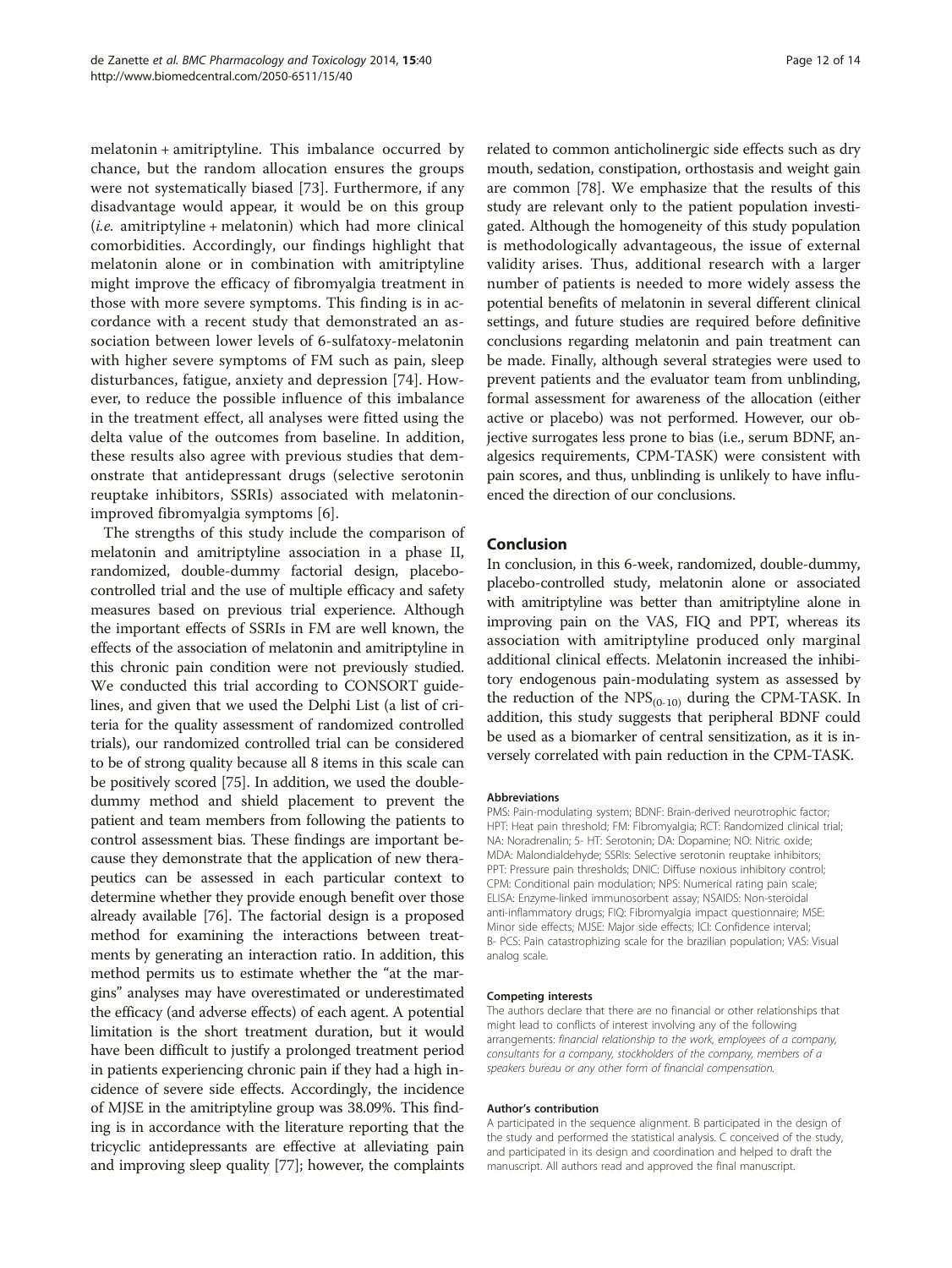#### <span id="page-12-0"></span>Acknowledgements

This research was supported by grants and material support from the following Brazilian agencies:

Committee for the Development of Higher Education Personnel – CAPES - PNPD/CAPES (grants to Rafael Vercelino; Deitos A; I.C.C. de Souza; (G. Laste MEC/MCTI/CAPES/CNPq/FAPs No 71/2013); J.R. Rozisky International Cooperation Program – CAPES (023/11) and material support;

National Council for Scientific and Technological Development - CNPq (grants to Dr. I.L.S. Torres, Dr. W. Caumo);

Postgraduate Program in Medical Sciences at the School of Medicine of the Federal University of Rio Grande do Sul (material support);

Postgraduate Research Group at the Hospital de Clínicas de Porto Alegre (material support);

Foundation for Support of Research at Rio Grande do Sul (FAPERGS) (grant to Schwertner A).

#### Author details

<sup>1</sup>Pain and Palliative Care Service at the Hospital de Clínicas de Porto Alegre (HCPA), Universidade Federal do Rio Grande do Sul (UFRGS), Porto Alegre, Brazil. <sup>2</sup>Pharmacology Department, Instituto de Ciências Básicas da Saúde, UFRGS, Porto Alegre, Brazil. <sup>3</sup>Post Graduate Program in Medical Sciences, School of Medicine, Universidade Federal do Rio Grande do Sul (UFRGS), Porto Alegre, Brazil. <sup>4</sup>Laboratory of Pain & Neuromodulation, Institution: Hospital de Clínicas de Porto Alegre at UFRGS, Rua Ramiro Barcelos, 2350 - CEP 90035-003 Bairro Rio Branco, Porto Alegre, Brazil.

#### Received: 17 March 2014 Accepted: 16 July 2014 Published: 23 July 2014

#### References

- 1. Mease PJ, Clauw DJ, Arnold LM, Goldenberg DL, Witter J, Williams DA, Simon LS, Strand CV, Bramson C, Martin S, Wright TM, Littman B, Wernicke JF, Gendreau RM, Crofford LJ: Fibromyalgia syndrome. J Rheumatol 2005, 32:2270–2277.
- 2. Arnold LM, Hudson JI, Keck PE, Auchenbach MB, Javaras KN, Hess EV: Comorbidity of fibromyalgia and psychiatric disorders. J Clin Psychiatry 2006, 67:1219–1225.
- 3. Wikner J, Hirsch U, Wetterberg L, Röjdmark S: Fibromyalgia–a syndrome associated with decreased nocturnal melatonin secretion. Clin Endocrinol (Oxf) 1998, 49:179–183.
- Bennett RM: The rational management of fibromyalgia patients. Rheum Dis Clin North Am 2002, 28:181–199. v.
- 5. Citera G, Arias MA, Maldonado-Cocco JA, Lázaro MA, Rosemffet MG, Brusco LI, Scheines EJ, Cardinalli DP: The effect of melatonin in patients with fibromyalgia: a pilot study. Clin Rheumatol 2000, 19:9-13.
- 6. Hussain SA, Al-Khalifa II, Jasim NA, Gorial FI: Adjuvant use of melatonin for treatment of fibromyalgia. J Pineal Res 2011, 50:267–271.
- 7. Mahdi AA, Fatima G, Das SK, Verma NS: Abnormality of circadian rhythm of serum melatonin and other biochemical parameters in fibromyalgia syndrome. Indian J Biochem Biophys 2011, 48:82–87.
- 8. Laste G, Vidor L, de Macedo IC, Rozisky JR, Medeiros L, de Souza A, Meurer L, de Souza IC, Torres IL, Caumo W: Melatonin treatment entrains the rest-activity circadian rhythm in rats with chronic inflammation. Chronobiol Int 2013, 30:1077–1088.
- 9. Detanico BC, Piato AL, Freitas JJ, Lhullier FL, Hidalgo MP, Caumo W, Elisabetsky E: Antidepressant-like effects of melatonin in the mouse chronic mild stress model. Eur J Pharmacol 2009, 607:121–125.
- 10. Caumo W, Levandovski R, Hidalgo MP: Preoperative anxiolytic effect of melatonin and clonidine on postoperative pain and morphine consumption in patients undergoing abdominal hysterectomy: a double-blind, randomized, placebo-controlled study. J Pain 2009, 10:100–108.
- 11. Laste G, de Macedo IC, Ripoll Rozisky J, Ribeiro da Silva F, Caumo W, Torres IL: Melatonin administration reduces inflammatory pain in rats. J Pain Res 2012, 5:359–362.
- 12. Ambriz-Tututi M, Granados-Soto V: Oral and spinal melatonin reduces tactile allodynia in rats via activation of MT2 and opioid receptors. Pain 2007, 132:273–280.
- 13. Esposito E, Cuzzocrea S: Antiinflammatory activity of melatonin in central nervous system. Curr Neuropharmacol 2010, 8:228–242.
- 14. Caumo W, Torres F, Moreira NL, Auzani JA, Monteiro CA, Londero G, Ribeiro DF, Hidalgo MP: The clinical impact of preoperative melatonin on

postoperative outcomes in patients undergoing abdominal hysterectomy. Anesth Analg 2007, 105:1263–1271. table of contents.

- 15. Vidor LP, Torres IL, Custódio de Souza IC IC, Fregni F, Caumo W: Analgesic and sedative effects of melatonin in temporomandibular disorders: a double-blind, randomized, parallel-group, placebo-controlled study. J Pain Symptom Manage 2013, 46:422–432.
- 16. Schwertner A, Conceição Dos Santos CC, Costa GD, Deitos A, de Souza A, de Souza IC, Torres IL, da Cunha Filho JS, Caumo W: Efficacy of melatonin in the treatment of endometriosis: a phase II, randomized, double-blind, placebo-controlled trial. Pain 2013, 154:874–881.
- 17. Yarnitsky D: Conditioned pain modulation (the diffuse noxious inhibitory control-like effect): its relevance for acute and chronic pain states. Curr Opin Anaesthesiol 2010, 23:611–615.
- 18. Paul-Savoie E, Marchand S, Morin M, Bourgault P, Brissette N, Rattanavong V, Cloutier C, Bissonnette A, Potvin S: Is the deficit in pain inhibition in fibromyalgia influenced by sleep impairments? Open Rheumatol J 2012, 6:296–302.
- 19. Houvenagel E, Forzy G, Leloire O, Gallois P, Hary S, Hautecoeur P, Convain L, Henniaux M, Vincent G, Dhondt JL: Cerebrospinal fluid monoamines in primary fibromyalgia]. Rev Rhum Mal Osteoartic 1990, 57:21-23.
- 20. Legangneux E, Mora JJ, Spreux-Varoquaux O, Thorin I, Herrou M, Alvado G, Gomeni C: Cerebrospinal fluid biogenic amine metabolites, plasma-rich platelet serotonin and [3H] imipramine reuptake in the primary fibromyalgia syndrome. Rheumatology (Oxford) 2001, 40:290–296.
- 21. Russell IJ, Vaeroy H, Javors M, Nyberg F: Cerebrospinal fluid biogenic amine metabolites in fibromyalgia/fibrositis syndrome and rheumatoid arthritis. Arthritis Rheum 1992, 35:550–556.
- 22. Wood PB, Glabus MF, Simpson R, Patterson JC: Changes in gray matter density in fibromyalgia: correlation with dopamine metabolism. J Pain 2009, 10:609–618.
- 23. Potvin S, Larouche A, Normand E, de Souza JB, Gaumond I, Grignon S, Marchand S: DRD3 Ser9Gly polymorphism is related to thermal pain perception and modulation in chronic widespread pain patients and healthy controls. *J Pain 2009*, 10:969-975.
- 24. Volz MS, Medeiros LF, Tarragô MG, Vidor LP, Dall'Agnol L, Deitos A, Brietzke A, Rozisky JR, Rispolli B, Torres IL, Fregni F, Caumo W: The relationship between cortical excitability and pain catastrophizing in myofascial pain. J Pain 2013, 14:1140–1147.
- 25. Millan MJ: Descending control of pain. Prog Neurobiol 2002, 66:355-474.
- 26. Stefani L, Muller S, Torres I, Razzolini B, Rozisky J, Fregni F, Markus R, Caumo W: A Phase II, randomized, double-blind, placebo controlled, dose–response trial of the melatonin effect on the pain threshold of healthy subjects. PLoS One 2013, 8(10):e74107.27.
- 27. Zurowski D, Nowak L, Machowska A, Wordliczek J, Thor PJ: Exogenous melatonin abolishes mechanical allodynia but not thermal hyperalgesia in neuropathic pain. The role of the opioid system and benzodiazepinegabaergic mechanism. J Physiol Pharmacol 2012, 63:641–647.
- 28. Golombek DA, Escolar E, Burin LJ, De Brito Sánchez MG, Cardinali DP: Time-dependent melatonin analgesia in mice: inhibition by opiate or benzodiazepine antagonism. Eur J Pharmacol 1991, 194:25–30.
- 29. Schulz KF, Altman DG, Moher D, Group C: CONSORT 2010 statement: updated guidelines for reporting parallel group randomised trials. Int J Surg 2011, 9:672–677.
- 30. Wolfe F, Clauw DJ, Fitzcharles MA, Goldenberg DL, Katz RS, Mease P, Russell AS, Russell IJ, Winfield JB, Yunus MB: The American College of Rheumatology preliminary diagnostic criteria for fibromyalgia and measurement of symptom severity. Arthritis Care Res (Hoboken) 2010, 62:600–610.
- 31. Scott J, Huskisson EC: Graphic representation of pain. Pain 1976, 2:175-184.
- 32. Couto C, de Souza IC, Torres IL, Fregni F, Caumo W: Paraspinal stimulation combined with trigger point needling and needle rotation for the treatment of myofascial pain: a randomized sham-controlled clinical trial. Clin J Pain 2014, 30:214–223.
- 33. Dao TT, Lavigne GJ, Feine JS, Tanguay R, Lund JP: Power and sample size calculations for clinical trials of myofascial pain of jaw muscles. J Dent Res 1991, 70:118–122.
- 34. Kaipper MB, Chachamovich E, Hidalgo MP, Torres IL, Caumo W: Evaluation of the structure of Brazilian State-Trait Anxiety Inventory using a Rasch psychometric approach. J Psychosom Res 2010, 68:223–233.
- 35. Hamilton M: A rating scale for depression. J Neurol Neurosurg Psychiatry 1960, 23:56–62.